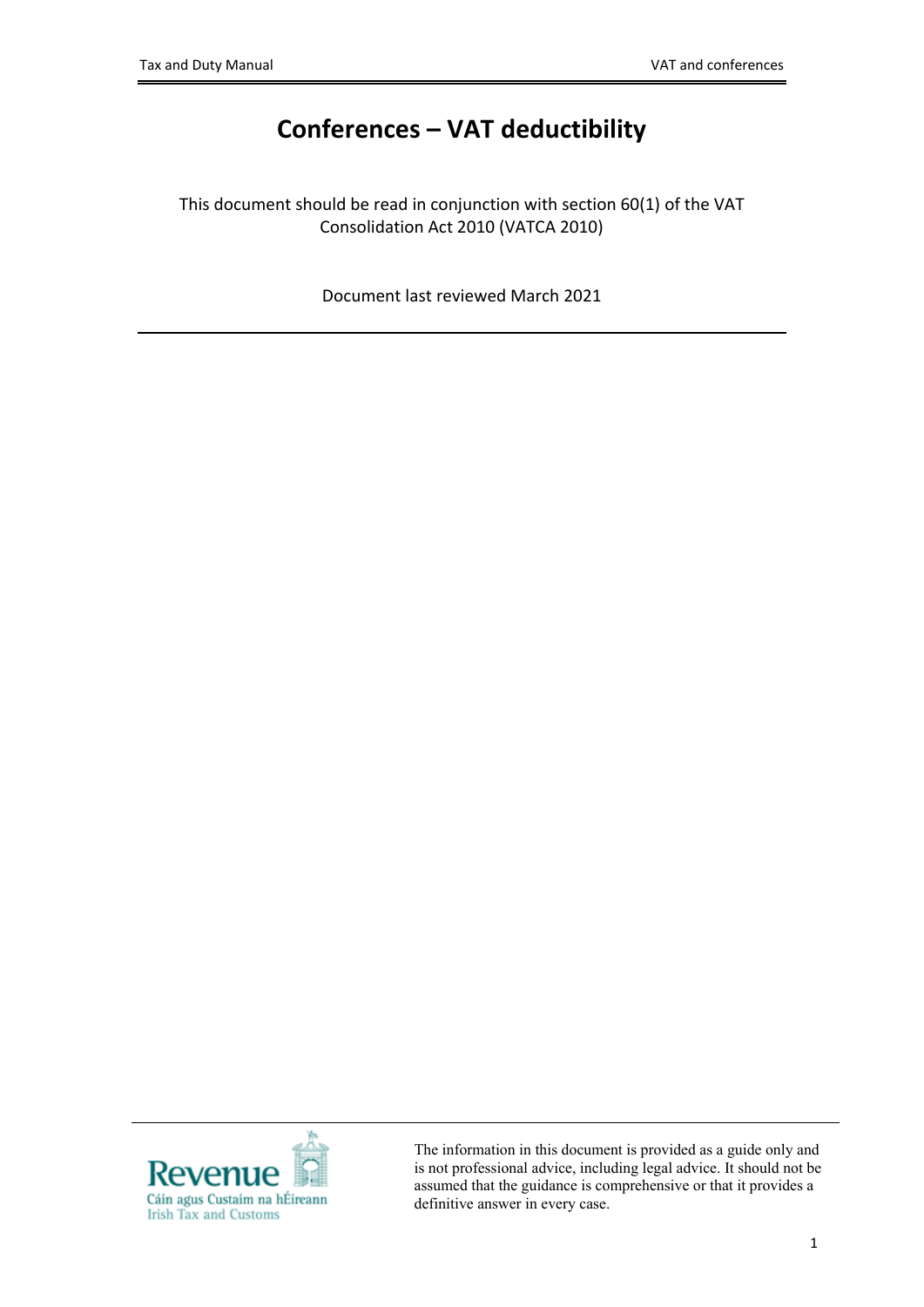### Introduction

This guidance sets out the entitlement to deduct input VAT incurred on attendance at certain business conferences.

An accountable person can deduct VAT incurred on accommodation in connection with the attendance by him or her or by his or her representative at a ['qualifying](#page-1-0) [conference](#page-1-0)' as defined. A deduction may be made where the accommodation is provided at the conference venue or at a different location.

# 1. Definitions

**'Delegate'** means a taxable person or a taxable person's employee or agent who attends a qualifying conference in the course or furtherance of that person's taxable business.

<span id="page-1-0"></span>**'Qualifying conference'** means a conference or meeting in the course or furtherance of business organised to cater for 50 or more delegates, which takes place at a venue designed and constructed for the purposes of hosting 50 or more delegates and in respect of which the person responsible for organising the conference issues in writing the details of the conference to each taxable person who attends or sends a delegate, and such details shall include-

- <span id="page-1-1"></span>• the location and dates of the conference
- the nature of the business being conducted
- the number of delegates for whom the conference is organised, and
- the name, business address and VAT registration number of the person responsible for organising the conference.

**'Qualifying accommodation'** means the supply to a delegate of a service consisting of the letting of immovable goods or accommodation covered in paragraph 11 of Schedule 3, for a maximum period starting from the night prior to the date on which the qualifying conference commences and ending on the date on which the qualifying conference concludes.

The accommodation covered is that normally provided in a hotel or guesthouse and the maximum period for which deductions or refunds of VAT on accommodation may be claimed is from the night prior to the date the conference begins to the date the conference concludes.

VAT incurred in respect of accommodation for the night the conference ends may be claimed. Where a delegate attends for only part of the duration of the conference, entitlement to deduct the VAT incurred on the accommodation is reduced accordingly. The following examples illustrate the position.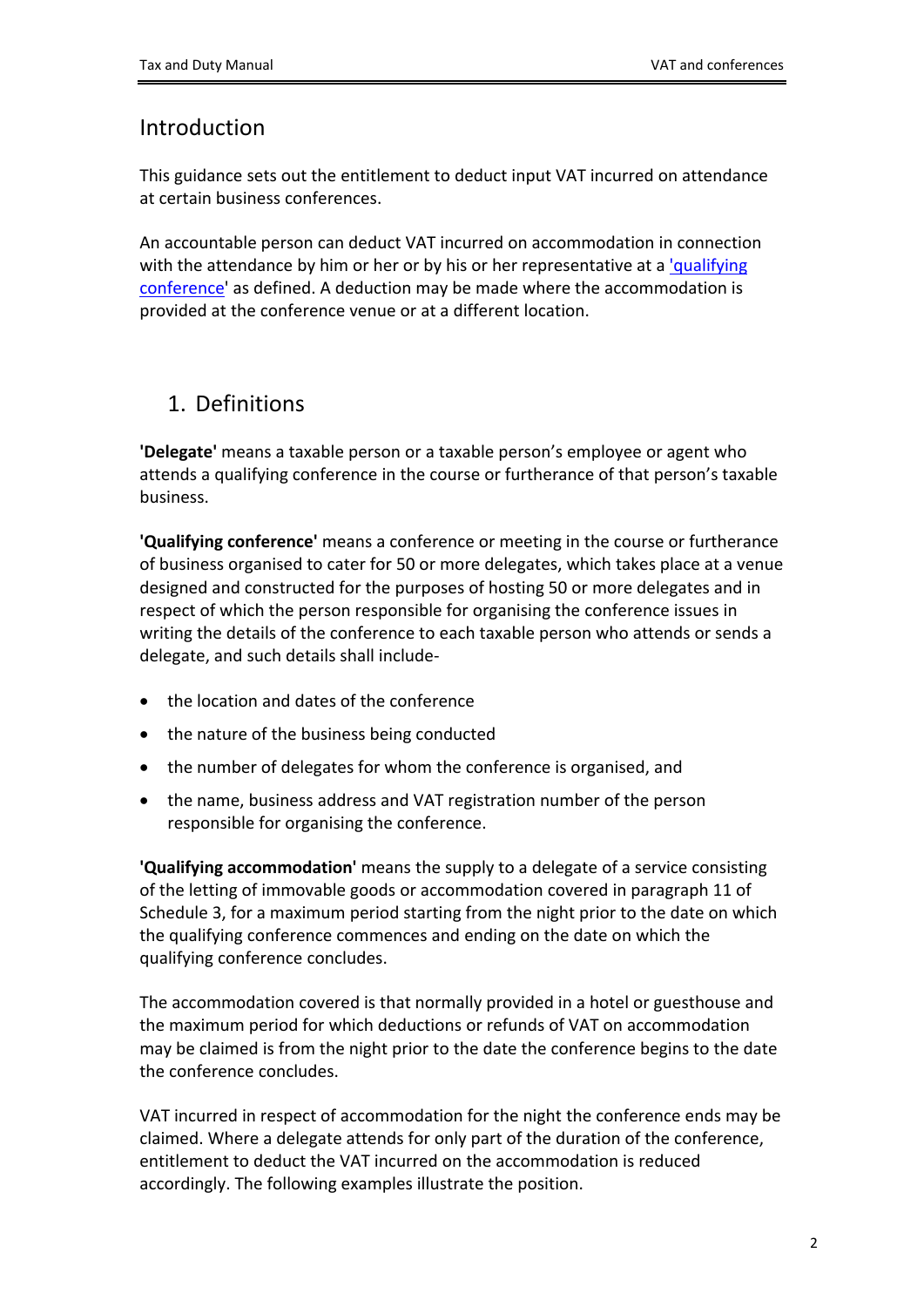#### **Example 1**

A delegate attends a two-day conference which begins on a Thursday morning and concludes at midday on Friday. The delegate arrives at the venue on Wednesday evening and obtains accommodation for three nights.

The three-night stay would be viewed as qualifying accommodation and so the VAT incurred on that accommodation would be deductible.

#### **Example 2**

A delegate attends part of a two-day conference which begins on a Thursday morning and concludes at midday Friday. The delegate attends on Thursday only. The delegate arrives at the venue on Wednesday evening and obtains accommodation for three nights.

Only two of those three nights accommodation would be viewed as qualifying accommodation. The VAT incurred on the accommodation for those two nights only would be deductible.

#### **Example 3**

A delegate attends a two-day conference starting on Thursday morning and ending midday on Friday. The delegate arrives on Wednesday and obtains accommodation from Wednesday to Saturday night inclusive.

In these circumstances the three nights from Wednesday to Friday are qualifying accommodation. The Saturday night is not and the VAT charge in respect of the Saturday night accommodation is not deductible.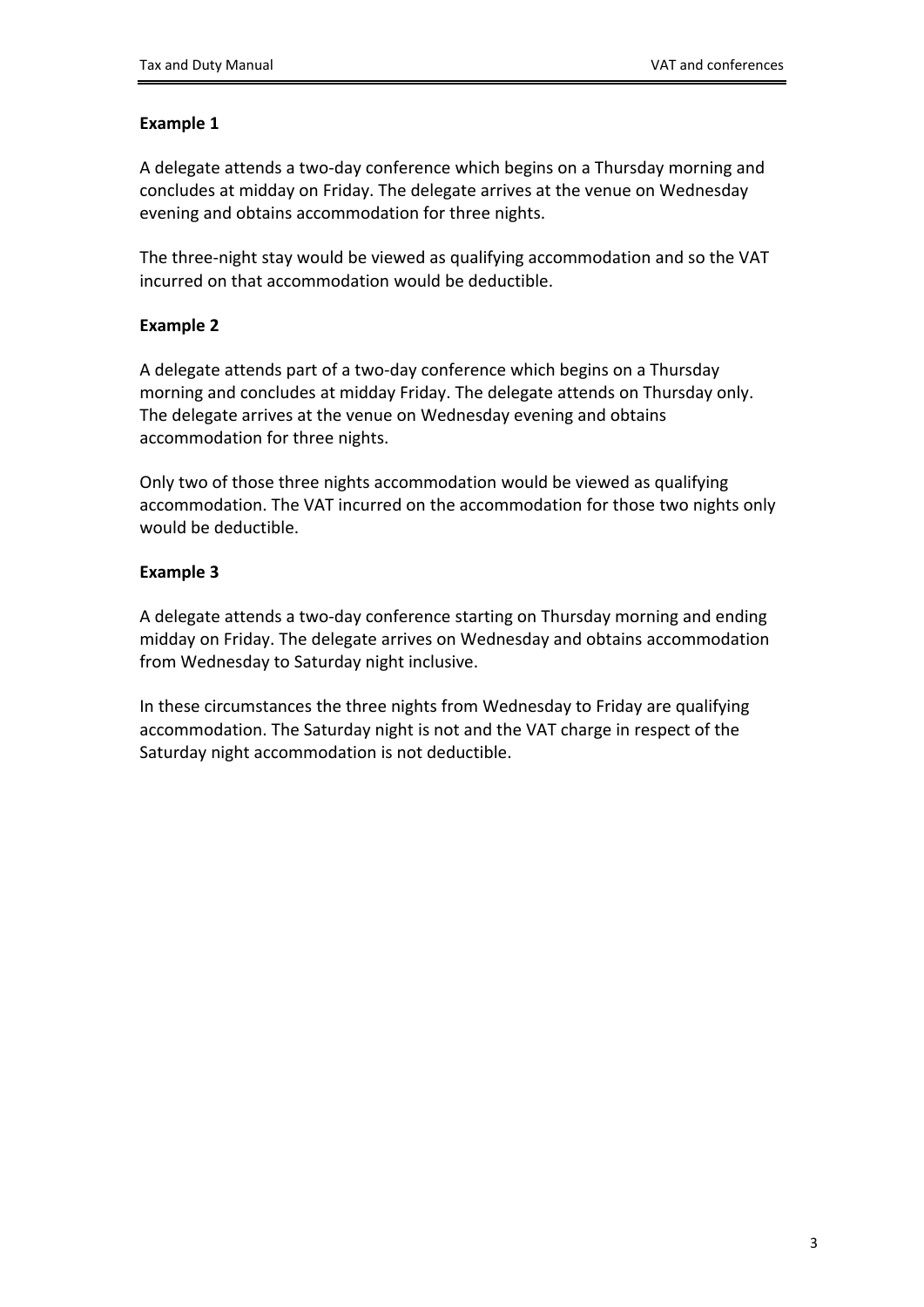# 2. Deductibility

The entitlement to deduct input VAT relates solely to VAT incurred on costs of accommodation and does not include VAT incurred on expenditure on food or drink.

In accordance with normal VAT rules, deductibility is allowed only where expenditure is incurred which is attributable to taxable supplies by a business.

Claims for VAT input credit under this provision should be made on the VAT return in the normal way.

Claims for refunds of VAT incurred by delegates from abroad on qualifying accommodation in Ireland may be made by businesses established abroad in accordance with the terms of the 2008/9/EEC VAT Directive or the Thirteenth VAT Directive.

#### **Example 4**

A delegate to a conference is engaged in a totally deductible business, e.g. a salesperson in a computer manufacturing company. The subject matter of the conference is selling techniques.

In this case the VAT incurred on qualifying accommodation related to that conference would be fully deductible by the manufacturing company.

#### **Example 5**

A delegate to a conference is engaged in a non-deductible activity e.g. insurance, which is exempt from VAT.

In this case no deductibility would arise in respect of the VAT incurred in respect of accommodation related to that delegate's attendance at a conference.

#### **Example 6**

A delegate engaged in a business involving partially taxable/partially exempt supplies, for example, financial services, attends a qualifying conference covering banking (a non-deductible activity) and leasing (a deductible activity).

In this case the VAT on the accommodation charges associated with attending the qualifying conference must be apportioned between the amount deductible and that which is non-deductible. There are various practical methods for apportioning the VAT and the accountable person may use whatever apportionment method he or she normally uses in relation to overhead costs.